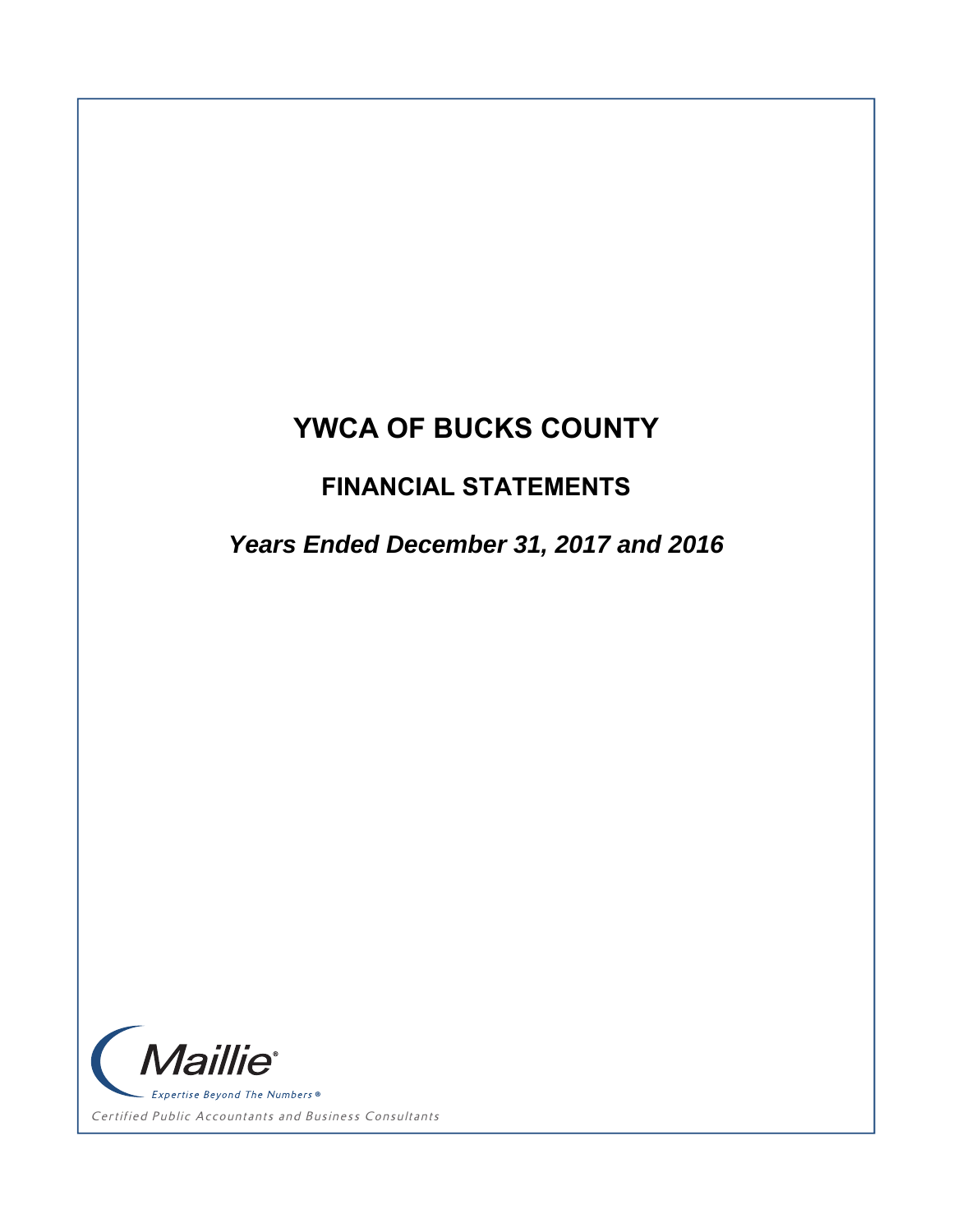| <b>Statements of Financial Position</b><br>3<br><b>Statements of Activities</b><br>4<br>5<br><b>Statements of Functional Expenses</b><br><b>Statements of Cash Flows</b><br>6<br><b>Notes to Financial Statements</b><br>$\overline{7}$<br>and on Compliance and Other Matters Based on an Audit of Financial<br>14 |                                                                                                                                                           | Page |  |
|---------------------------------------------------------------------------------------------------------------------------------------------------------------------------------------------------------------------------------------------------------------------------------------------------------------------|-----------------------------------------------------------------------------------------------------------------------------------------------------------|------|--|
|                                                                                                                                                                                                                                                                                                                     | <b>Independent Auditors' Report</b>                                                                                                                       |      |  |
|                                                                                                                                                                                                                                                                                                                     | <b>Financial Statements</b>                                                                                                                               |      |  |
|                                                                                                                                                                                                                                                                                                                     |                                                                                                                                                           |      |  |
|                                                                                                                                                                                                                                                                                                                     |                                                                                                                                                           |      |  |
|                                                                                                                                                                                                                                                                                                                     |                                                                                                                                                           |      |  |
|                                                                                                                                                                                                                                                                                                                     |                                                                                                                                                           |      |  |
|                                                                                                                                                                                                                                                                                                                     |                                                                                                                                                           |      |  |
|                                                                                                                                                                                                                                                                                                                     | Independent Auditors' Report on Internal Control Over Financial Reporting<br><b>Statements Performed in Accordance with Government Auditing Standards</b> |      |  |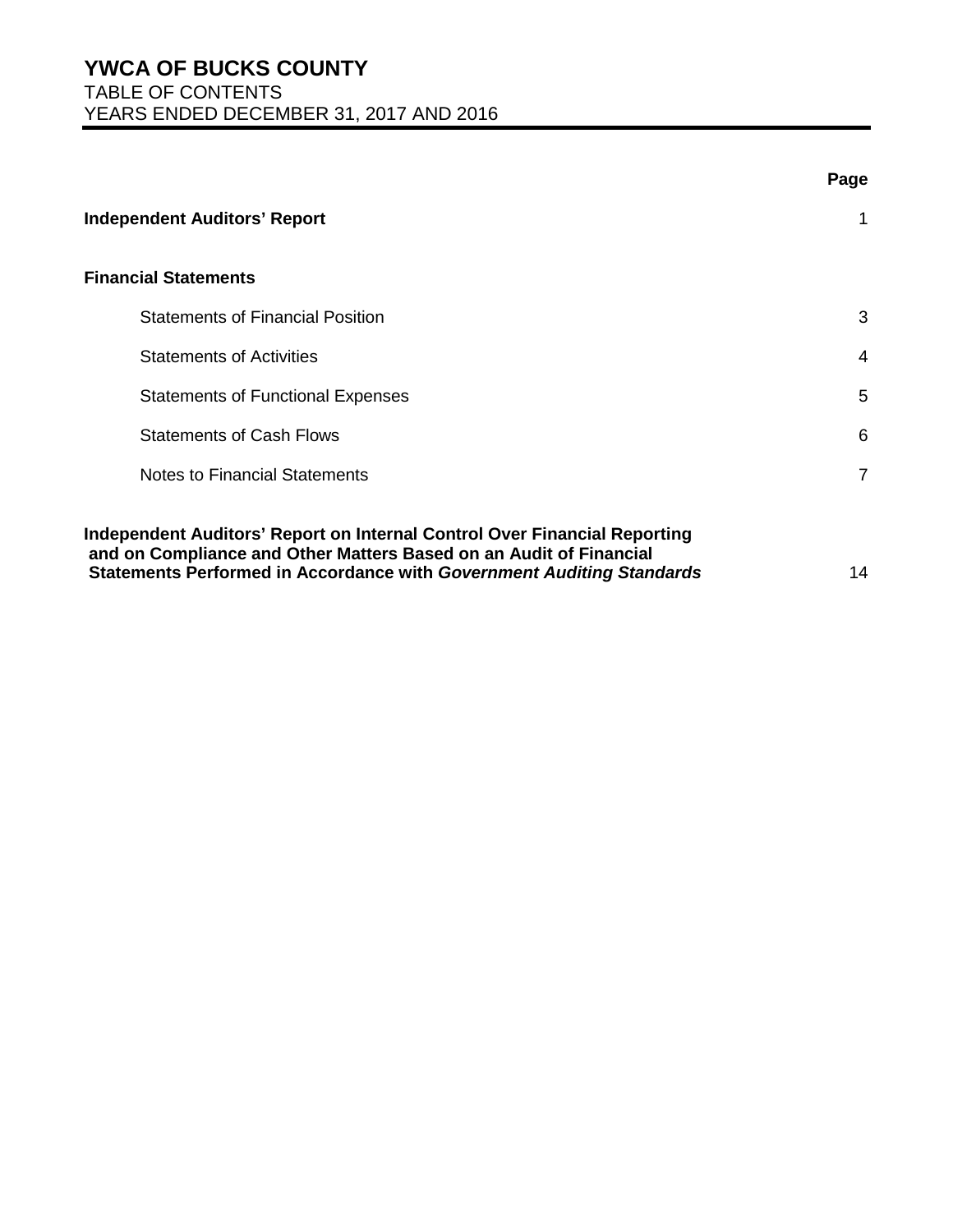

*Independent Auditors' Report* 

To the Board of Directors YWCA of Bucks County Trevose, Pennsylvania

#### *Report on the Financial Statements*

We have audited the accompanying financial statements of the YWCA of Bucks County, which comprise the statements of financial position as of December 31, 2017 and 2016, and the related statements of activities, functional expenses and cash flows for the years then ended and the related notes to the financial statements.

#### *Management's Responsibility for the Financial Statements*

Management is responsible for the preparation and fair presentation of these financial statements in accordance with accounting principles generally accepted in the United States of America; this includes the design, implementation and maintenance of internal control relevant to the preparation and fair presentation of financial statements that are free from material misstatement, whether due to fraud or error.

#### *Auditors' Responsibility*

Our responsibility is to express an opinion on these financial statements based on our audits. We conducted our audits in accordance with auditing standards generally accepted in the United States of America and the standards applicable to financial audits contained in Government Auditing Standards, issued by the Comptroller General of the United States. Those standards require that we plan and perform the audits to obtain reasonable assurance about whether the financial statements are free from material misstatement.

An audit involves performing procedures to obtain audit evidence about the amounts and disclosures in the financial statements. The procedures selected depend on the auditors' judgment, including the assessment of the risks of material misstatement of the financial statements, whether due to fraud or error. In making those risk assessments, the auditor considers internal control relevant to the entity's preparation and fair presentation of the financial statements in order to design audit procedures that are appropriate in the circumstances, but not for the purpose of expressing an opinion on the effectiveness of the entity's internal control. Accordingly, we express no such opinion. An audit also includes evaluating the appropriateness of accounting policies used and the reasonableness of significant accounting estimates made by management, as well as evaluating the overall presentation of the financial statements.

We believe that the audit evidence we have obtained is sufficient and appropriate to provide a basis for our audit opinion.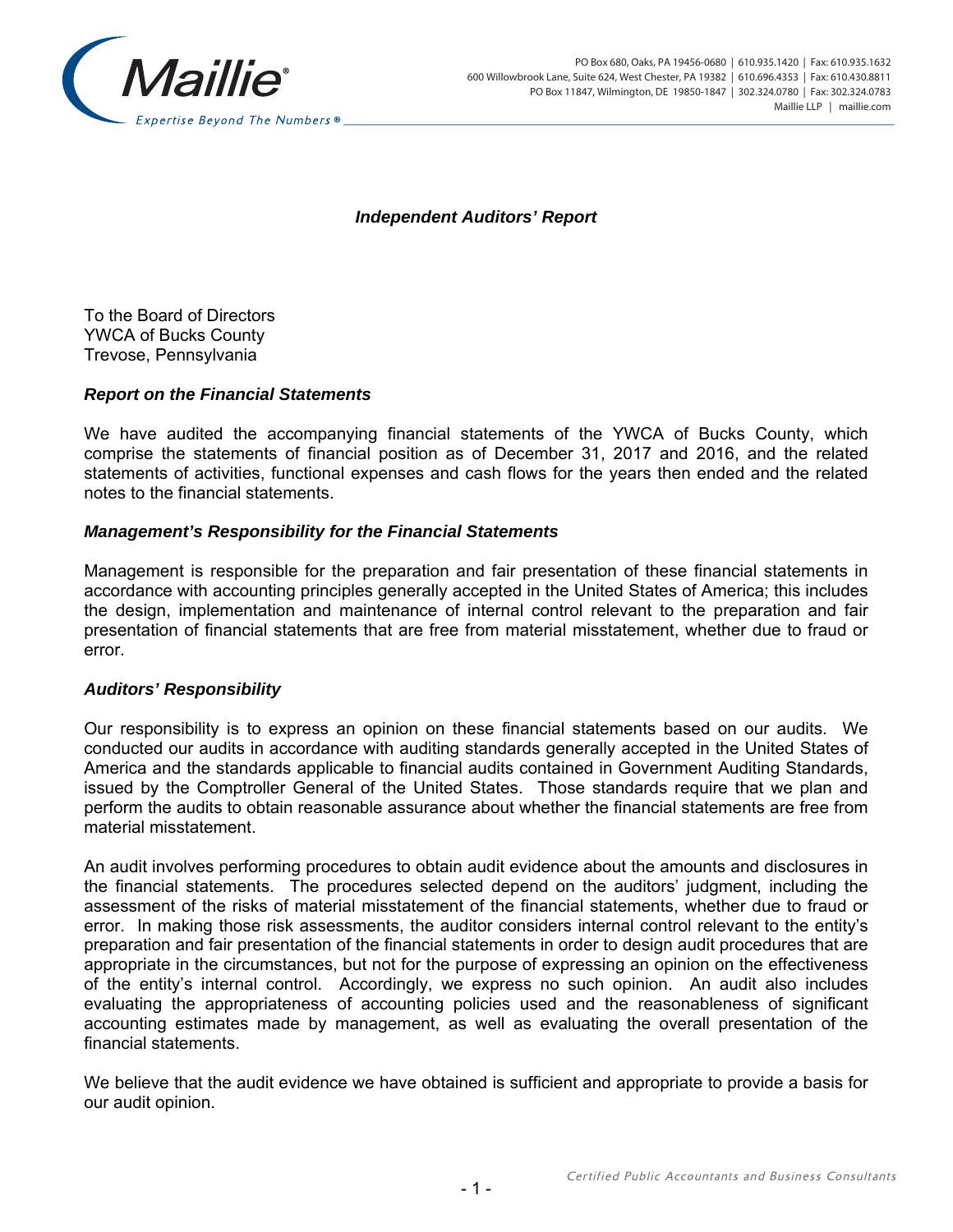#### *Opinion*

In our opinion, the financial statements referred to above present fairly, in all material respects, the financial position of the YWCA of Bucks County as of December 31, 2017 and 2016, and the changes in its net assets and its cash flows for the years then ended in accordance with accounting principles generally accepted in the United States of America.

#### *Other Reporting Required by Government Auditing Standards*

In accordance with Government Auditing Standards, we have also issued our report dated April 4, 2018, on our consideration of the Organization's internal control over financial reporting and on our tests of its compliance with certain provisions of laws, regulations, contracts, and grant agreements and other matters, the purpose of that report is to describe the scope of our testing, and not to provide an opinion on the financial reporting or on compliance. That report is an integral part of an audit performed in accordance with Government Auditing Standards in considering the Organization's internal control over financial reporting and compliance.

Maillie LLP

Oaks, Pennsylvania April 4, 2018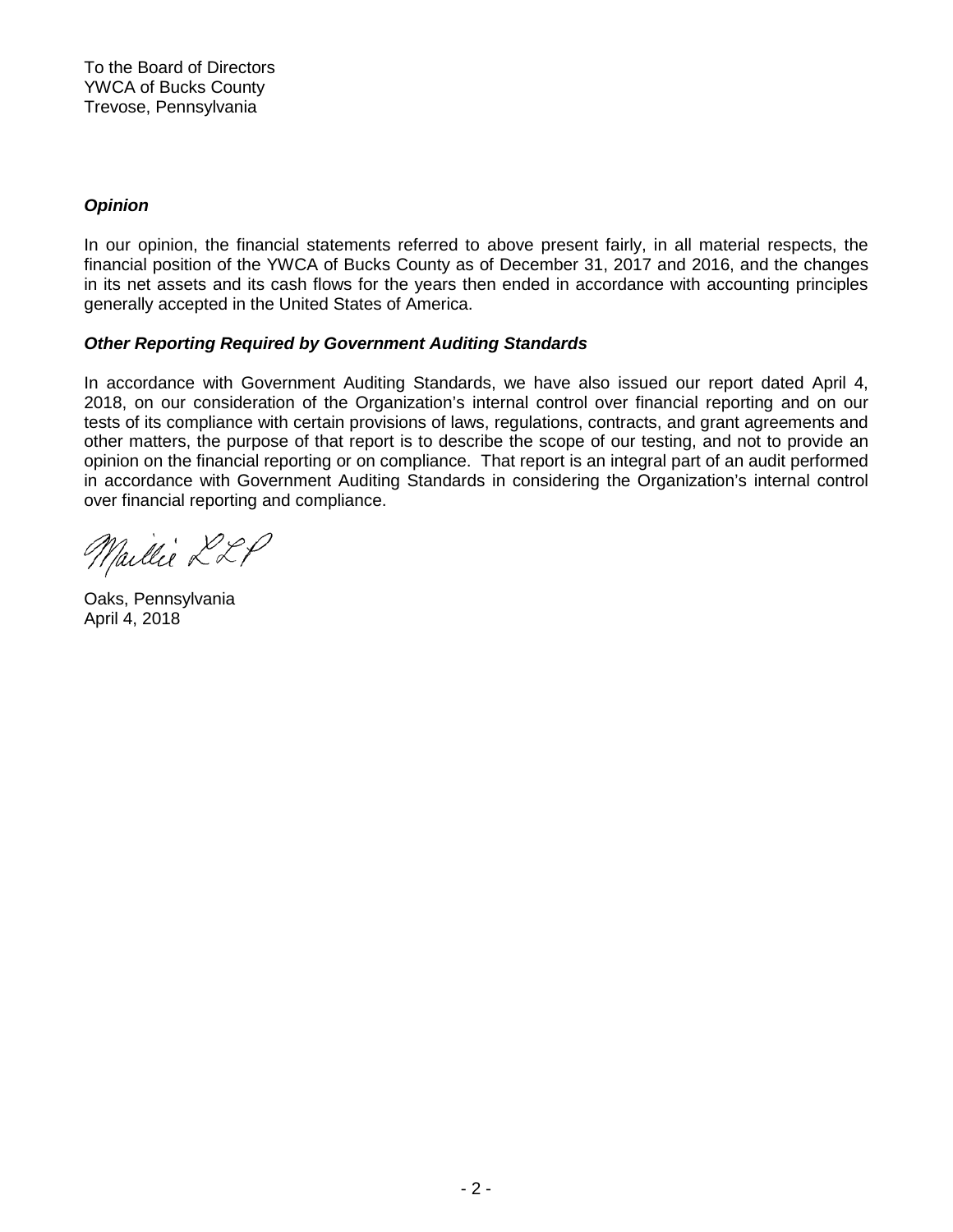### STATEMENTS OF FINANCIAL POSITION

DECEMBER 31, 2017 AND 2016

|                                         |                           | 2017    | 2016          |
|-----------------------------------------|---------------------------|---------|---------------|
| <b>ASSETS</b>                           |                           |         |               |
| Cash and cash equivalents               | \$                        | 378,894 | \$<br>263,190 |
| Investments                             |                           | 13,329  | 12,922        |
| Accounts receivable                     |                           | 4,381   | 2,625         |
| Grants receivable                       |                           | 130,040 | 81,378        |
| Prepaid expenses                        |                           | 14,350  | 17,110        |
| Property and equipment, net             |                           | 362,532 | 362,916       |
| <b>TOTAL ASSETS</b>                     | \$                        | 903,526 | \$<br>740,141 |
| <b>LIABILITIES AND NET ASSETS</b>       |                           |         |               |
| <b>LIABILITIES</b>                      |                           |         |               |
| Accounts payable and accrued expenses   | $\boldsymbol{\mathsf{S}}$ | 74,654  | \$<br>54,026  |
| Deferred revenue                        |                           | 5,000   |               |
| <b>TOTAL LIABILITIES</b>                |                           | 79,654  | 54,026        |
| <b>NET ASSETS</b>                       |                           |         |               |
| Unrestricted                            |                           |         |               |
| Undesignated                            |                           | 616,770 | 570,893       |
| Board designated                        |                           | 78,957  | 78,662        |
| <b>TOTAL UNRESTRICTED</b>               |                           | 695,727 | 649,555       |
| <b>Temporarily restricted</b>           |                           | 128,145 | 36,560        |
| <b>TOTAL NET ASSETS</b>                 |                           | 823,872 | 686,115       |
|                                         |                           |         |               |
| <b>TOTAL LIABILITIES AND NET ASSETS</b> | \$                        | 903,526 | \$<br>740,141 |

*See accompanying notes.*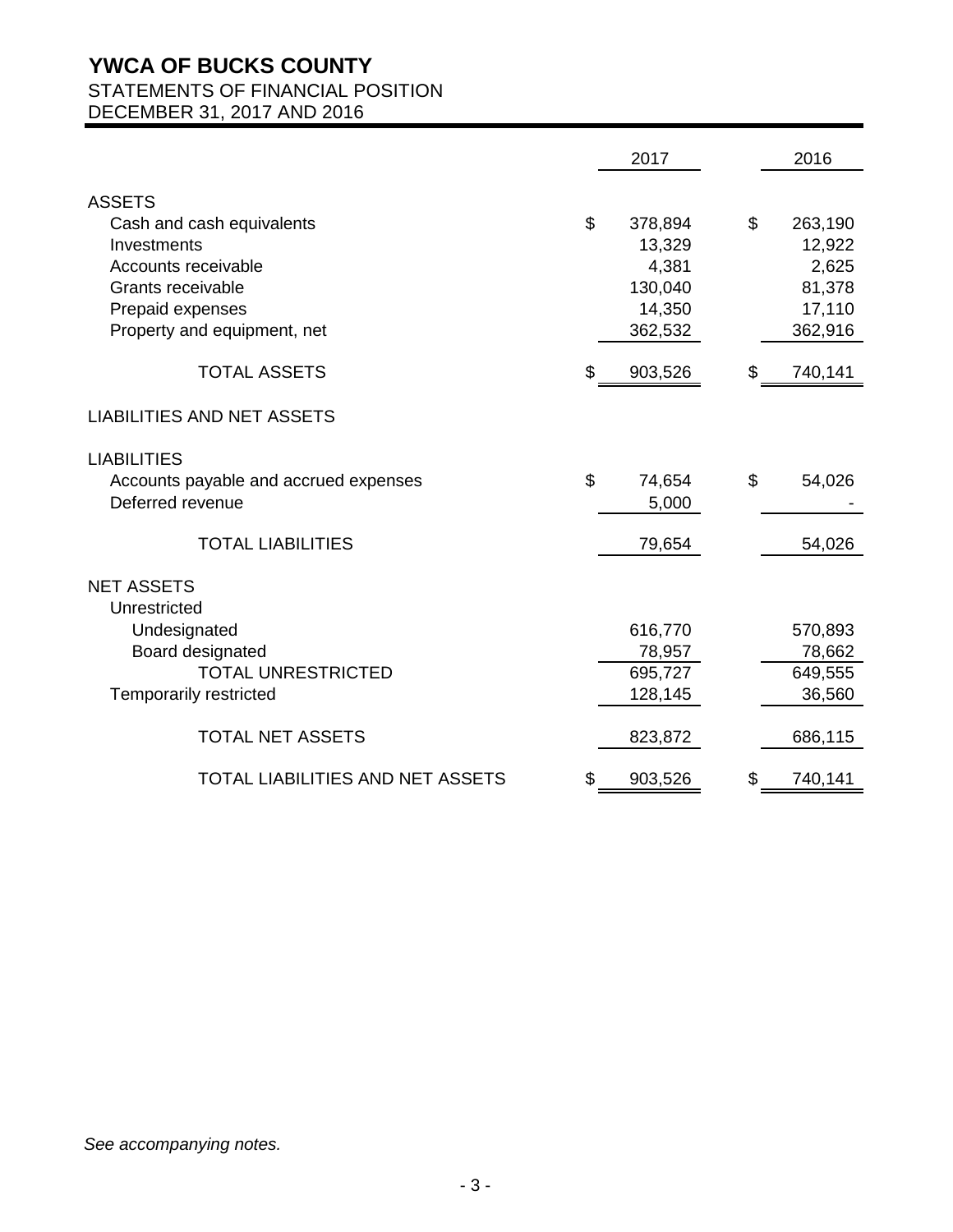### STATEMENTS OF ACTIVITIES YEARS ENDED DECEMBER 31, 2017 AND 2016

|                                            |               | 2017          |               |
|--------------------------------------------|---------------|---------------|---------------|
|                                            |               | Temporarily   |               |
|                                            | Unrestricted  | Restricted    | Total         |
| <b>REVENUE</b>                             |               |               |               |
| <b>Bucks County government grants</b>      | \$<br>840,814 | \$            | \$<br>840,814 |
| In-kind donations                          | 162,083       |               | 162,083       |
| Gifts and grants                           | 64,286        | 213,606       | 277,892       |
| Fund-raising                               | 74,873        |               | 74,873        |
| Other income                               |               |               |               |
| Program revenue                            | 14,827        |               | 14,827        |
| Investment income                          | 759           |               | 759           |
| Net assets released from restriction       |               |               |               |
| Satisfaction of program restriction        | 122,021       | (122, 021)    |               |
| <b>TOTAL REVENUE</b>                       | 1,279,663     | 91,585        | 1,371,248     |
| <b>EXPENSES</b>                            |               |               |               |
| Program services                           | 974,861       |               | 974,861       |
| <b>Supporting services</b>                 |               |               |               |
| Management and general                     | 145,564       |               | 145,564       |
| Fund-raising                               | 113,066       |               | 113,066       |
| <b>TOTAL EXPENSES</b>                      | 1,233,491     |               | 1,233,491     |
|                                            |               |               |               |
| <b>CHANGE IN NET ASSETS</b>                | 46,172        | 91,585        | 137,757       |
| NET ASSETS AT BEGINNING OF YEAR            | 649,555       | 36,560        | 686,115       |
|                                            |               |               |               |
| <b>NET ASSETS AT END OF</b><br><b>YEAR</b> | \$<br>695,727 | \$<br>128,145 | \$<br>823,872 |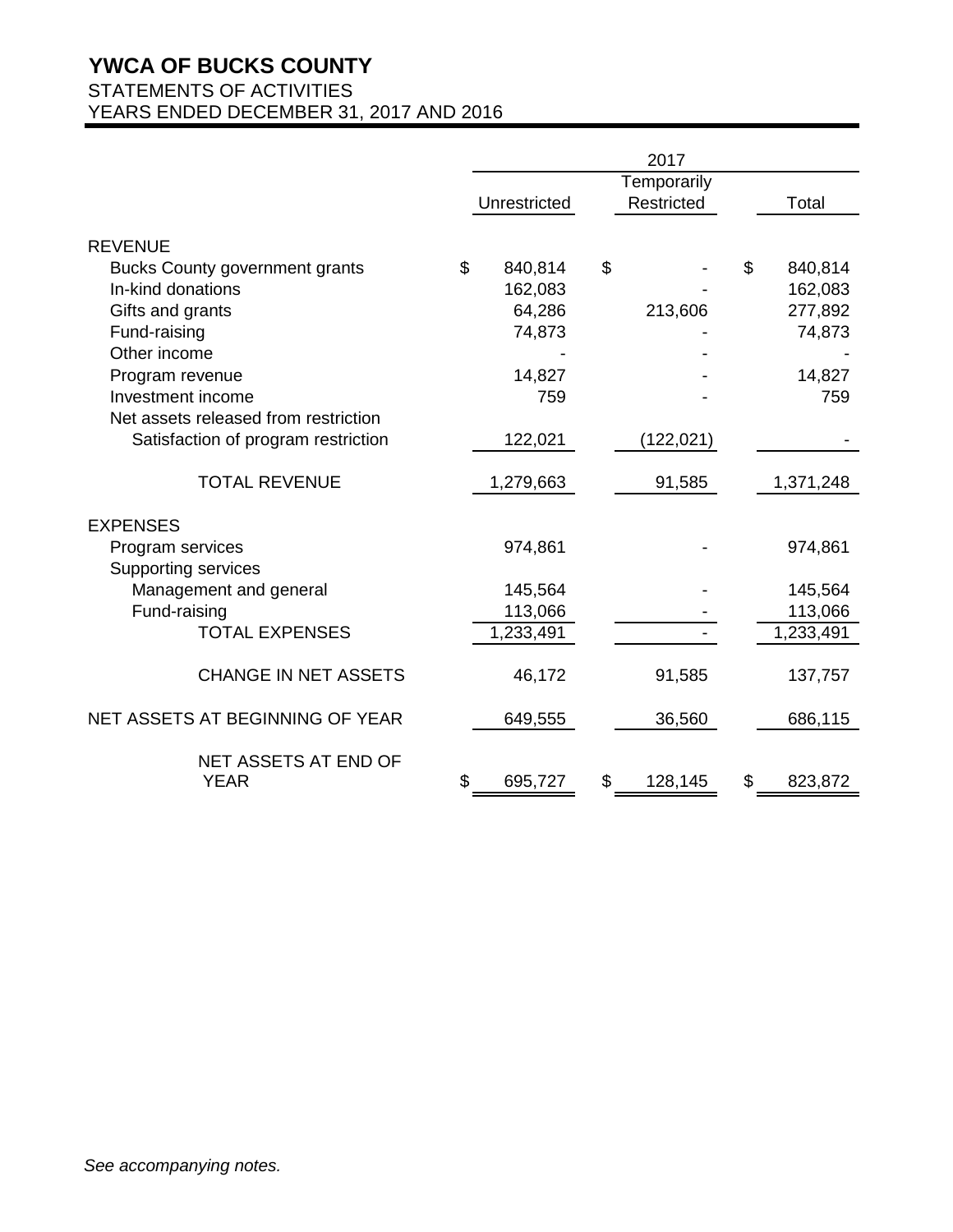|               | 2016         |               |
|---------------|--------------|---------------|
|               | Temporarily  |               |
| Unrestricted  | Restricted   | Total         |
|               |              |               |
| \$<br>819,831 | \$           | \$<br>819,831 |
| 144,066       |              | 144,066       |
| 131,787       | 31,500       | 163,287       |
| 63,303        |              | 63,303        |
| 1,132         |              | 1,132         |
| 17,189        |              | 17,189        |
| 2,067         |              | 2,067         |
| 19,189        | (19,189)     |               |
| 1,198,564     | 12,311       | 1,210,875     |
|               |              |               |
| 956,877       |              | 956,877       |
| 164,428       |              | 164,428       |
| 78,269        |              | 78,269        |
| 1,199,574     |              | 1,199,574     |
| (1,010)       | 12,311       | 11,301        |
| 650,565       | 24,249       | 674,814       |
|               |              |               |
| \$<br>649,555 | \$<br>36,560 | \$<br>686,115 |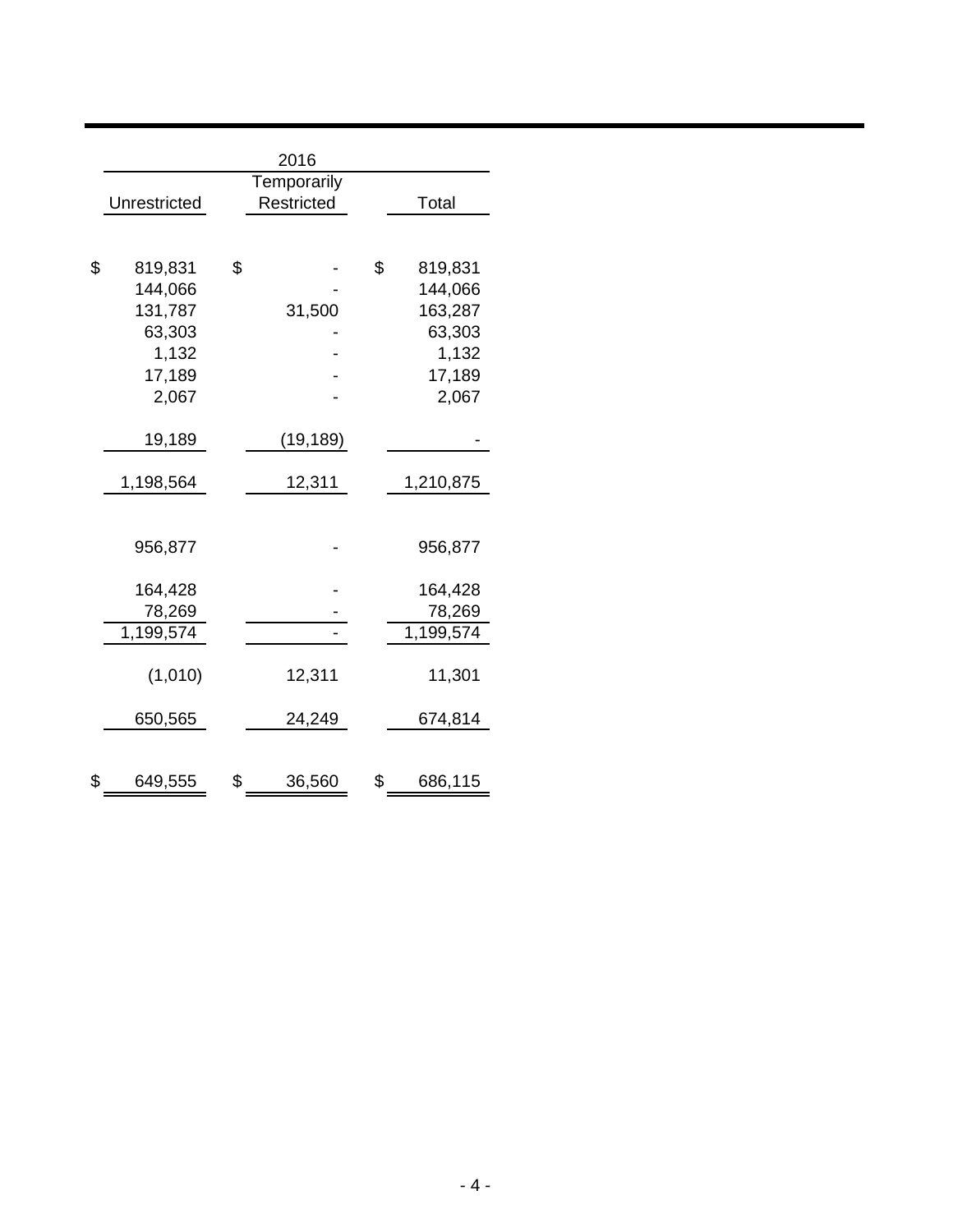### STATEMENTS OF FUNCTIONAL EXPENSES YEARS ENDED DECEMBER 31, 2017 AND 2016

|                                        | 2017                |                           |                |                 |  |  |  |  |
|----------------------------------------|---------------------|---------------------------|----------------|-----------------|--|--|--|--|
|                                        |                     |                           |                |                 |  |  |  |  |
|                                        | Program<br>Services | Management<br>and General | Fund-raising   | Total           |  |  |  |  |
| Compensation and related expenses      |                     |                           |                |                 |  |  |  |  |
| \$<br><b>Salaries</b>                  | 500,451             | \$<br>112,450             | \$<br>63,137   | \$<br>676,038   |  |  |  |  |
| <b>Benefits</b>                        | 46,148              | 6,367                     | 4,050          | 56,565          |  |  |  |  |
| Payroll taxes                          | 37,369              | 8,625                     | 4,701          | 50,695          |  |  |  |  |
| <b>TOTAL COMPENSATION AND</b>          |                     |                           |                |                 |  |  |  |  |
| <b>RELATED EXPENSES</b>                | 583,968             | 127,442                   | 71,888         | 783,298         |  |  |  |  |
| Supplies                               | 171,508             | 1,126                     | 5,676          | 178,310         |  |  |  |  |
| Occupancy                              | 72,961              | 506                       | 11,977         | 85,444          |  |  |  |  |
| Professional service fees              | 26,074              | 4,632                     | 7,098          | 37,804          |  |  |  |  |
| Trips and transportation               | 46,513              |                           |                | 46,513          |  |  |  |  |
| Insurance                              | 12,593              | 2,829                     | 1,589          | 17,011          |  |  |  |  |
| Depreciation                           | 12,655              | 2,843                     | 1,597          | 17,095          |  |  |  |  |
| Telephone                              | 13,388              | 910                       | 691            | 14,989          |  |  |  |  |
| Repairs and maintenance                | 5,621               | 1,191                     | 669            | 7,481           |  |  |  |  |
| Staff development                      | 7,518               | 1,203                     | 1,423          | 10,144          |  |  |  |  |
| Employee travel                        | 5,422               | 251                       | 925            | 6,598           |  |  |  |  |
| Membership                             | 7,078               | 1,591                     | 893            | 9,562           |  |  |  |  |
| <b>Utilities</b>                       | 5,656               | 931                       | 523            | 7,110           |  |  |  |  |
| Bad debt expense                       | 310                 |                           |                | 310             |  |  |  |  |
| Promotion, advertising and printing    | 875                 |                           | 4,230          | 5,105           |  |  |  |  |
| Miscellaneous                          | 1,200               | 96                        | 2,405          | 3,701           |  |  |  |  |
| Postage                                | 856                 | 9                         | 1,480          | 2,345           |  |  |  |  |
| Vehicles                               | 665                 | 4                         | $\overline{2}$ | 671             |  |  |  |  |
| \$<br><b>TOTAL FUNCTIONAL EXPENSES</b> | 974,861             | 145,564<br>\$             | \$<br>113,066  | \$<br>1,233,491 |  |  |  |  |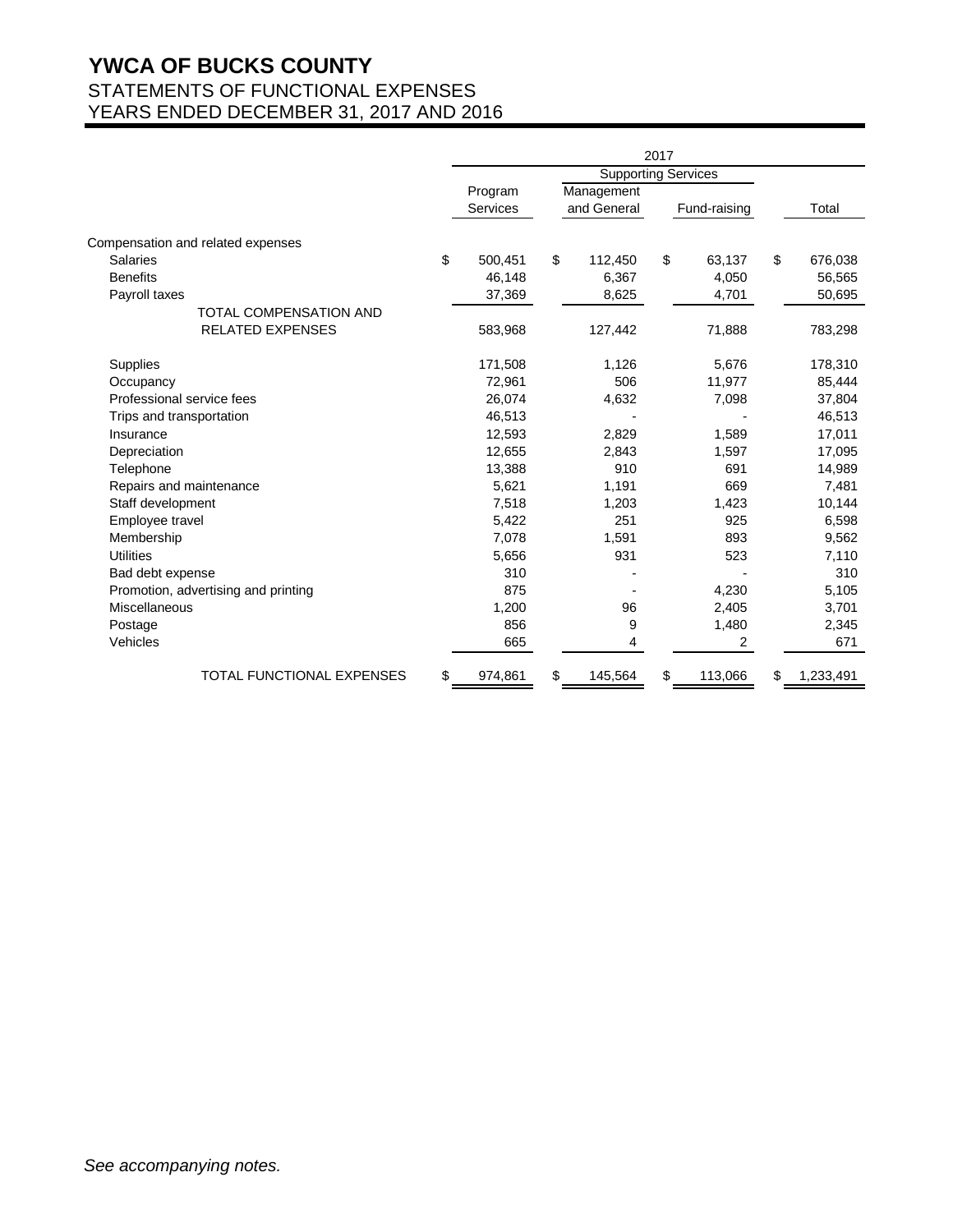| 2016          |    |                     |    |              |    |           |  |  |
|---------------|----|---------------------|----|--------------|----|-----------|--|--|
|               |    | Supporting Services |    |              |    |           |  |  |
| Program       |    | Management          |    |              |    |           |  |  |
| Services      |    | and General         |    | Fund-raising |    | Total     |  |  |
|               |    |                     |    |              |    |           |  |  |
| \$<br>485,568 | \$ | 110,961             | \$ | 37,871       | \$ | 634,400   |  |  |
| 47,792        |    | 23,763              |    | 3,858        |    | 75,413    |  |  |
| 36,613        |    | 8,214               |    | 2,759        |    | 47,586    |  |  |
|               |    |                     |    |              |    |           |  |  |
| 569,973       |    | 142,938             |    | 44,488       |    | 757,399   |  |  |
| 145,146       |    | 594                 |    | 5,803        |    | 151,543   |  |  |
| 65,988        |    | 556                 |    | 10,916       |    | 77,460    |  |  |
| 50,834        |    | 9,010               |    | 7,797        |    | 67,641    |  |  |
| 43,674        |    |                     |    |              |    | 43,674    |  |  |
| 12,577        |    | 2,874               |    | 981          |    | 16,432    |  |  |
| 12,354        |    | 2,823               |    | 964          |    | 16,141    |  |  |
| 13,882        |    | 926                 |    | 361          |    | 15,169    |  |  |
| 6,314         |    | 1,312               |    | 448          |    | 8,074     |  |  |
| 3,426         |    | 555                 |    | 189          |    | 4,170     |  |  |
| 4,119         |    | 24                  |    | 345          |    | 4,488     |  |  |
| 6,333         |    | 1,447               |    | 494          |    | 8,274     |  |  |
| 5,384         |    | 912                 |    | 311          |    | 6,607     |  |  |
| 11,692        |    |                     |    |              |    | 11,692    |  |  |
| 1,099         |    |                     |    | 2,788        |    | 3,887     |  |  |
| 1,744         |    | 231                 |    | 1,450        |    | 3,425     |  |  |
| 1,245         |    | 92                  |    | 888          |    | 2,225     |  |  |
| 1,093         |    | 134                 |    | 46           |    | 1,273     |  |  |
| \$<br>956,877 | \$ | 164,428             | \$ | 78,269       | \$ | 1,199,574 |  |  |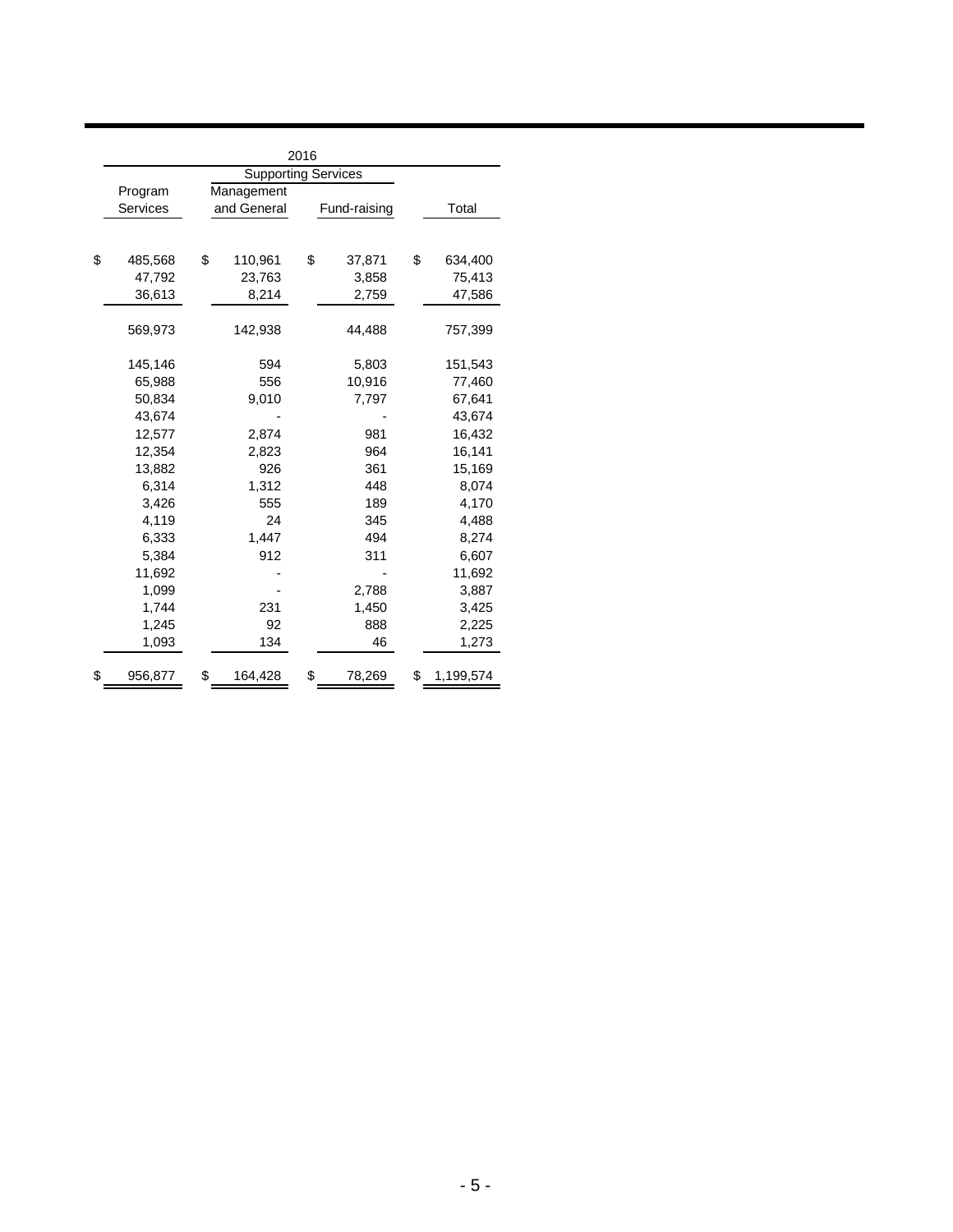### STATEMENTS OF CASH FLOWS

YEARS ENDED DECEMBER 31, 2017 AND 2016

|                                                      | 2017          | 2016          |
|------------------------------------------------------|---------------|---------------|
| CASH FLOWS FROM OPERATING ACTIVITIES                 |               |               |
|                                                      |               |               |
| Change in net assets                                 | \$<br>137,757 | \$<br>11,301  |
| Adjustments to reconcile change in net assets to net |               |               |
| cash provided by operating activities                |               |               |
| Depreciation                                         | 17,095        | 16,142        |
| Unrealized gain on investments                       | (73)          | (1, 491)      |
| Changes in operating assets and liabilities          |               |               |
| (Increase) decrease in                               |               |               |
| Accounts receivable                                  | (1,756)       | 17,877        |
| Grants receivable                                    | (48, 662)     | 4,531         |
| Prepaid expenses                                     | 2,760         | 1,458         |
| Increase in                                          |               |               |
| Accounts payable and accrued expenses                | 20,628        | 12,801        |
| Deferred revenue                                     | 5,000         |               |
| NET CASH PROVIDED BY OPERATING                       |               |               |
| <b>ACTIVITIES</b>                                    | 132,749       | 62,619        |
| CASH FLOWS FROM INVESTING ACTIVITIES                 |               |               |
| Purchase of investments                              | (334)         | (306)         |
| Purchase of fixed assets                             | (16, 711)     |               |
| NET CASH USED BY INVESTING ACTIVITIES                | (17,045)      | (306)         |
|                                                      |               |               |
| NET INCREASE IN CASH AND CASH                        |               |               |
| <b>EQUIVALENTS</b>                                   | 115,704       | 62,313        |
|                                                      |               |               |
| CASH AND CASH EQUIVALENTS AT BEGINNING               |               |               |
| OF YEAR                                              | 263,190       | 200,877       |
|                                                      |               |               |
| CASH AND CASH EQUIVALENTS AT                         |               |               |
| <b>END OF YEAR</b>                                   | \$<br>378,894 | \$<br>263,190 |

*See accompanying notes.*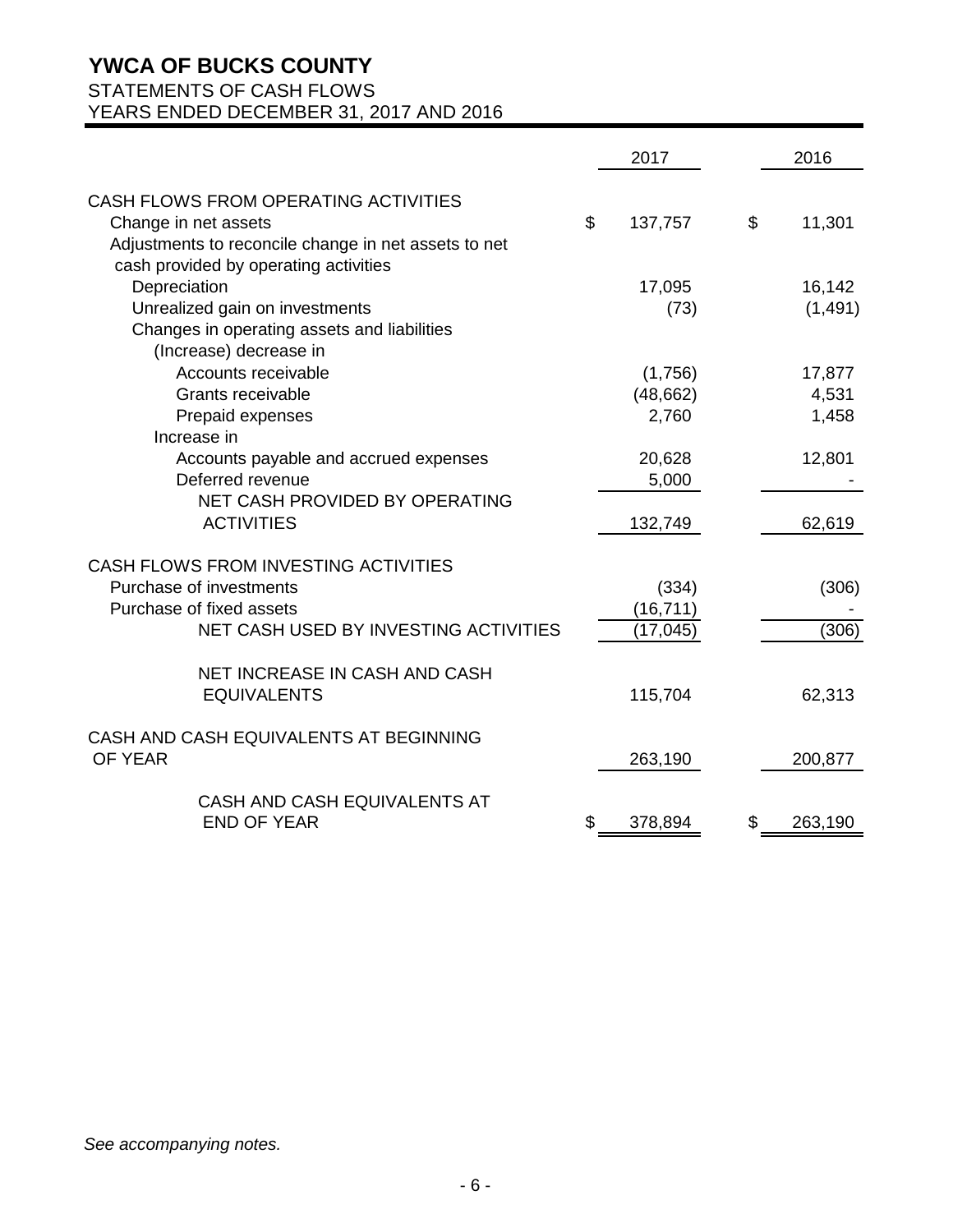#### **NOTE A - NATURE OF ACTIVITIES AND SIGNIFICANT ACCOUNTING POLICIES**

#### *Nature of Activity*

The YWCA of Bucks County (the "Organization") is a charitable nonprofit corporation organized under the laws of the Commonwealth of Pennsylvania for the purpose of eliminating racism, the empowerment of women, and for peace, justice, freedom, and dignity for all people. The Organization's primary emphasis is on providing services to disadvantaged women, children, and families. The Organization is supported primarily through grants and contributions. The Organization is recognized as an Internal Revenue Service Code Section 501(c)(3) entity.

#### *Basis of Accounting*

The financial statements of the Association have been prepared on the accrual basis of accounting. This basis of accounting recognizes revenues when earned rather than when received and expenses at the time the obligation is incurred rather than when paid.

#### *Financial Statement Presentation*

Under Financial Accounting Standards Board Accounting Standards Codification (FASB ASC) 958-205, the Organization is required to report information regarding its financial position and activities according to three classes of net assets: unrestricted net assets, temporarily restricted net assets and permanently restricted net assets. In addition, the Association is required to present a statement of cash flows.

#### *Contributions*

In accordance with FASB ASC 958-605, contributions received are recorded as unrestricted, temporarily restricted, or permanently restricted support depending on the existence and/or nature of any donor restrictions.

If a restriction is fulfilled in the same time period in which the contribution is received, the Organization reports the support as unrestricted.

#### *Restriction of Assets*

The Organization reports gifts of cash and other assets as restricted support if they are received with donor stipulations that limit the use of the donated assets. When a donor restriction is accomplished, temporarily restricted net assets are reclassified to unrestricted net assets and reported in the statement of activities as net assets released from restriction.

#### *Income Taxes and Uncertain Tax Positions*

The Organization is a not-for-profit organization exempt from income taxes under Section 501(c)(3) of the Internal Revenue Code and, therefore, has made no provision for federal income taxes in the accompanying financial statements.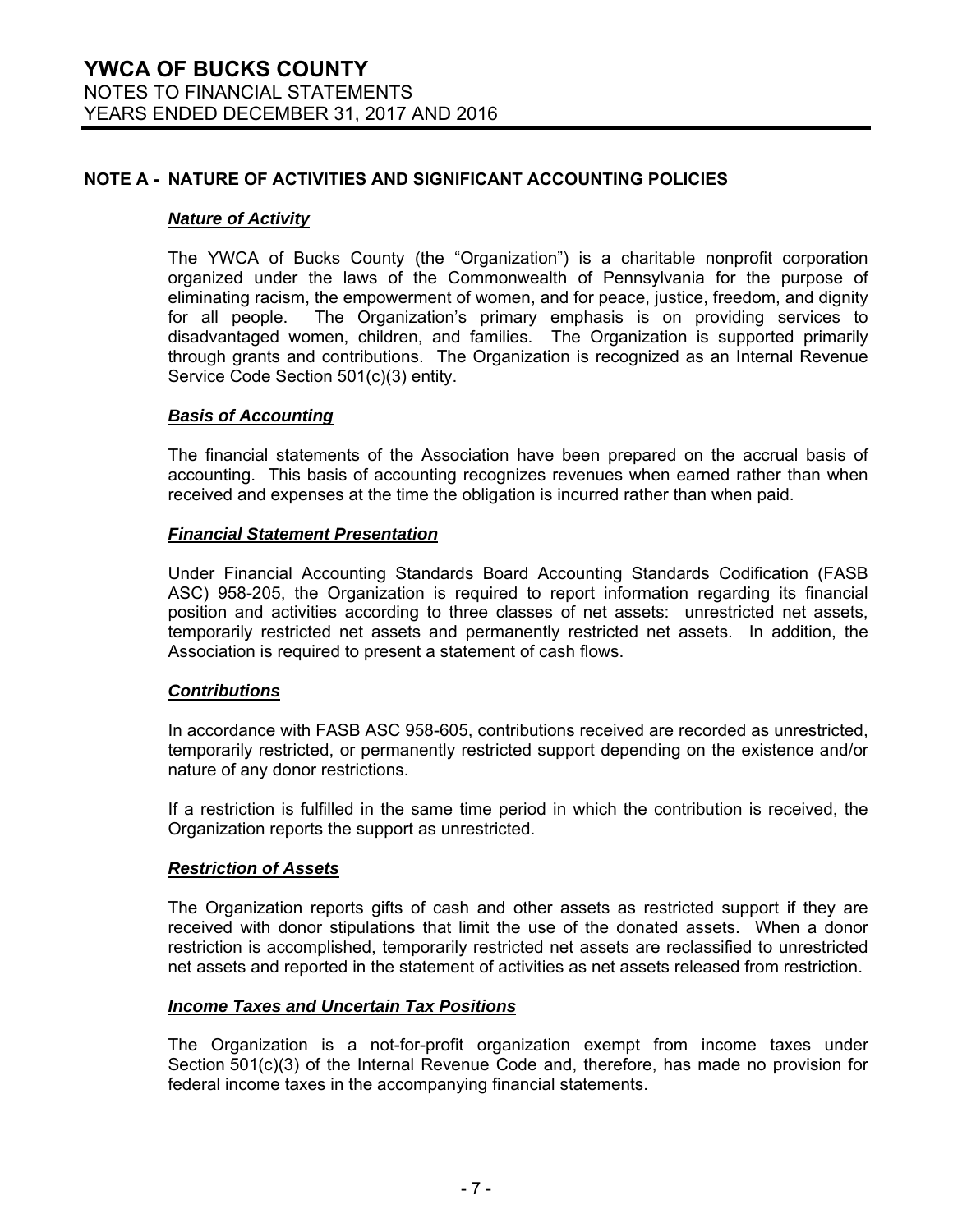#### **NOTE A - NATURE OF ACTIVITIES AND SIGNIFICANT ACCOUNTING POLICIES (Continued)**

#### *Cash and Cash Equivalents*

For purposes of the statement of cash flows, the Organization considers all cash and investments with original maturities of three months or less to be cash equivalents.

#### *Investments*

Investments are reported at fair value. Certain amounts have been combined into one investment pool. Unrealized gains and losses arising from the ownership of pooled investments are allocated to the various net assets based on the percentage of ownership interest in the investment pool. Realized gains or losses on the sale of investments are determined based on the average cost of the investments.

Unrealized and realized gains or losses and income earned from investments are accounted for in the net assets owning the investment, except for income earned from the investment of endowment funds, which is accounted for either in the net asset to which it is restricted or, if unrestricted, as revenue in unrestricted net assets.

#### *Land, Buildings and Equipment*

Land, buildings and equipment are stated at cost. Depreciation is computed under the straight-line method over estimated useful lives of:

**Example 2018** Search Contract Contract Contract Contract Contract Contract Contract Contract Contract Contract Contract Contract Contract Contract Contract Contract Contract Contract Contract Contract Contract Contract Co

| Buildings and improvements | 15-40    |
|----------------------------|----------|
| Equipment                  | $5 - 10$ |
| <b>Vehicles</b>            |          |

Expenditures in the nature of normal repairs and maintenance are charged to current operations as incurred. All other expenditures for renewals and betterments in excess of \$500 are capitalized.

#### *Use of Estimates*

The preparation of financial statements in conformity with accounting principles generally accepted in the United States of America requires management to make estimates and assumptions that affect certain reported amounts and disclosures. Accordingly, actual results could differ from those estimates.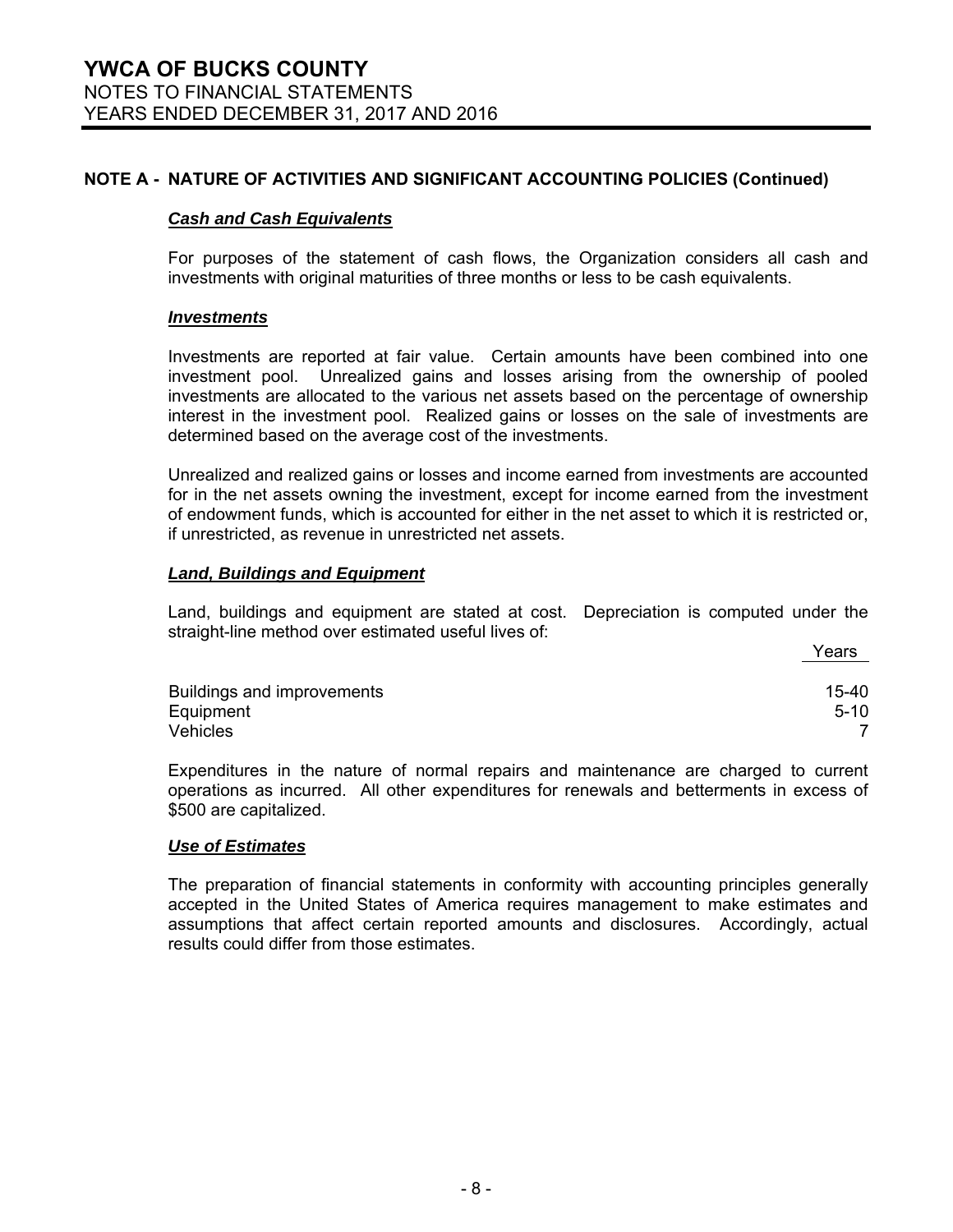#### **NOTE A - NATURE OF ACTIVITIES AND SIGNIFICANT ACCOUNTING POLICIES (Continued)**

#### *Accounts Receivable*

The Organization considers all accounts receivable to be fully collectible; accordingly, no allowance for doubtful accounts is required. If amounts become uncollectible, they will be charged to operations when that determination is made. All contributions are receivable in less than one year.

#### *Fair Value Measurements*

Fair value is defined as the price that would be received to sell an asset or paid to transfer a liability in an orderly transaction between market participants at the measurement date. This guidance establishes a three-level hierarchy for fair value measurements based upon the transparency of inputs to the valuation of an asset or liability as of the measurement date. The three levels are defined as follows:

*Level 1* - Inputs to the valuation methodology are quoted prices (unadjusted) for identical assets or liabilities in active markets.

*Level 2* - Inputs to the valuation methodology include quoted prices for similar assets or liabilities in active markets and inputs that are observable for the asset or liability, either directly or indirectly, for substantially the same term of the financial instrument. Alternative investments fair value are based on their net asset value per unit as reported by their managers.

*Level 3* - Inputs to the valuation methodology are unobservable.

A financial instrument's categorization within the valuation hierarchy is based upon the lowest level of input that is significant to the fair value measurement.

#### *Date of Management's Review*

Management has evaluated subsequent events through April 4, 2018, the date which the financial statements were available to be issued.

#### **NOTE B - CONCENTRATIONS OF RISK**

The Organization is dependent upon contracts with Bucks County for approximately 61% and 68% of its revenue during the years ended December 31, 2017 and 2016, respectively. The contracts are renewable annually on June 30th.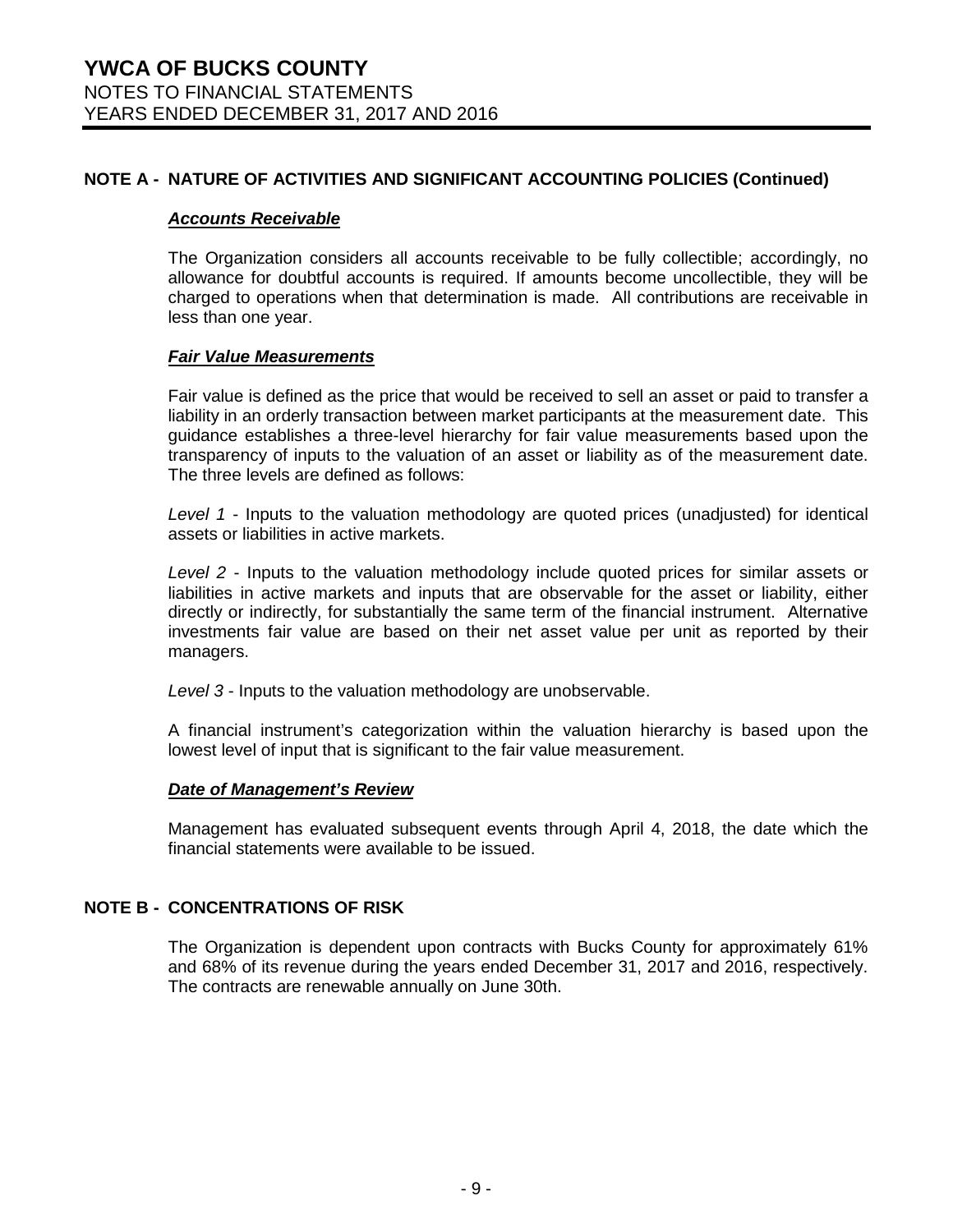#### **NOTE C - INVESTMENTS**

The following table sets forth by level, within the fair value hierarchy, the Organization's assets at fair value:

|                                                          |     | December 31, 2017 |    |                    |     |           |    |              |
|----------------------------------------------------------|-----|-------------------|----|--------------------|-----|-----------|----|--------------|
|                                                          |     | Level 1           |    | Level 2            |     | Level 3   |    | Total        |
| Common stocks                                            | \$. | 13,329            | \$ |                    | \$  |           |    | 13,329       |
|                                                          |     |                   |    | December 31, 2016  |     |           |    |              |
|                                                          |     | Level 1           |    | Level <sub>2</sub> |     | Level 3   |    | Total        |
| Common stocks                                            |     | 12,922            | \$ |                    | \$. |           |    | 12,922       |
| Investment income consists of the following:             |     |                   |    |                    |     |           |    |              |
|                                                          |     |                   |    |                    |     | 2017      |    | 2016         |
| Interest and dividends<br>Unrealized gain on investments |     |                   |    |                    | \$  | 686<br>73 | \$ | 576<br>1,491 |
|                                                          |     |                   |    |                    | S   | 759       | S  | 2,067        |

#### **NOTE D - GRANTS RECEIVABLE**

**NOTE E** 

The Organization has grants receivable for various purposes. Grants receivable are made up of the following at December 31:

|                                                                                                               | 2017                             |    | 2016             |
|---------------------------------------------------------------------------------------------------------------|----------------------------------|----|------------------|
| <b>Bucks County Children and Youth</b><br>Bucks County Drug & Alcohol Commission<br><b>Lenfest Foundation</b> | \$<br>52,763<br>17,277<br>60,000 | \$ | 64,231<br>17,147 |
| <b>TOTAL GRANTS RECEIVABLE</b>                                                                                | \$<br>130,040                    | \$ | 81,378           |
| - PROPERTY AND EQUIPMENT                                                                                      |                                  |    |                  |
| Fixed assets consist of the following:                                                                        |                                  |    |                  |
|                                                                                                               | 2017                             |    | 2016             |
| Building and building improvements                                                                            | \$<br>483,135                    | \$ | 481,867          |
| Equipment                                                                                                     | 128,502                          |    | 113,059          |
| <b>Vehicles</b>                                                                                               | 30,394                           |    | 30,394           |
| Land                                                                                                          | 30,000                           |    | 30,000           |
|                                                                                                               | 672,031                          |    | 655,320          |
| Less accumulated depreciation                                                                                 | (309,499)                        |    | (292,404)        |
|                                                                                                               | \$<br>362,532                    | S  | 362,916          |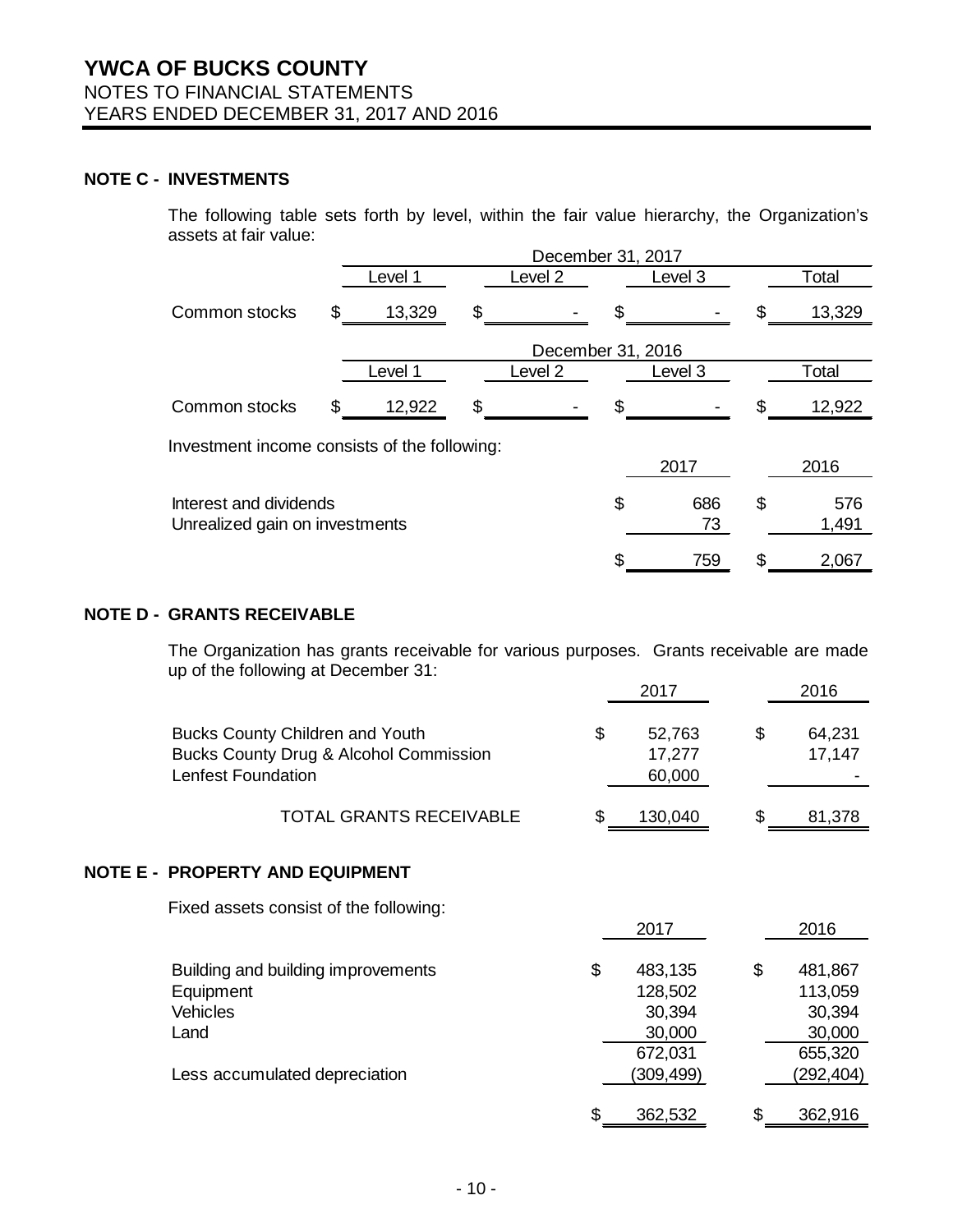#### **NOTE E - PROPERTY AND EQUIPMENT (Continued)**

Depreciation expense was \$17,095 and \$16,141 for the years ended December 31, 2017 and 2016, respectively.

#### **NOTE F - BUCKS COUNTY GOVERNMENT GRANTS**

#### **Bucks County Children & Youth Grants**

The Bucks County Children & Youth Services Agency provided the Organization with grants covering the fiscal year July 1 to June 30, to provide life skills, tutoring, lunch program, summer program, and employment program.

#### **Bucks County Drug & Alcohol Commission**

The Bucks County Drug & Alcohol Commission provided the Organization with grants covering the fiscal year July 1 to June 30, to provide educational programs.

In total, the Organization received \$840,814 and \$819,831 in Bucks County government grants during the years ended December 31, 2017 and 2016, respectively.

#### **NOTE G - DESIGNATED NET ASSETS**

The Board of Directors has designated unrestricted net assets for future capital improvements. This amount has been deposited in two designated bank accounts, and interest earned on these accounts is also included in the designated amount. Designated net assets totaled \$78,957 and \$78,662 as of December 31, 2017 and 2016, respectively.

#### **NOTE H - TEMPORARILY RESTRICTED NET ASSETS**

Temporarily restricted net assets are available for the following purposes as of December 31, 2017 and 2016:

|                              | 2017          | 2016         |
|------------------------------|---------------|--------------|
|                              |               |              |
| Reading to End Racism        | \$            | \$<br>7,226  |
| Consumables                  |               | 7,000        |
| <b>TechGYRLS</b>             | 3,743         | 4,356        |
| Employment                   | 8,201         | 9,778        |
| <b>Financial Literacy</b>    | 11,000        |              |
| Food Pantry Aspen Grove      | 140           | 700          |
| Technology                   |               | 7,500        |
| Summer Camp                  | 60,000        |              |
| <b>Emerging Leaders</b>      | 22,561        |              |
| <b>Adversaries to Allies</b> | 7,500         |              |
| Social Justice               | 15,000        |              |
|                              | \$<br>128,145 | \$<br>36,560 |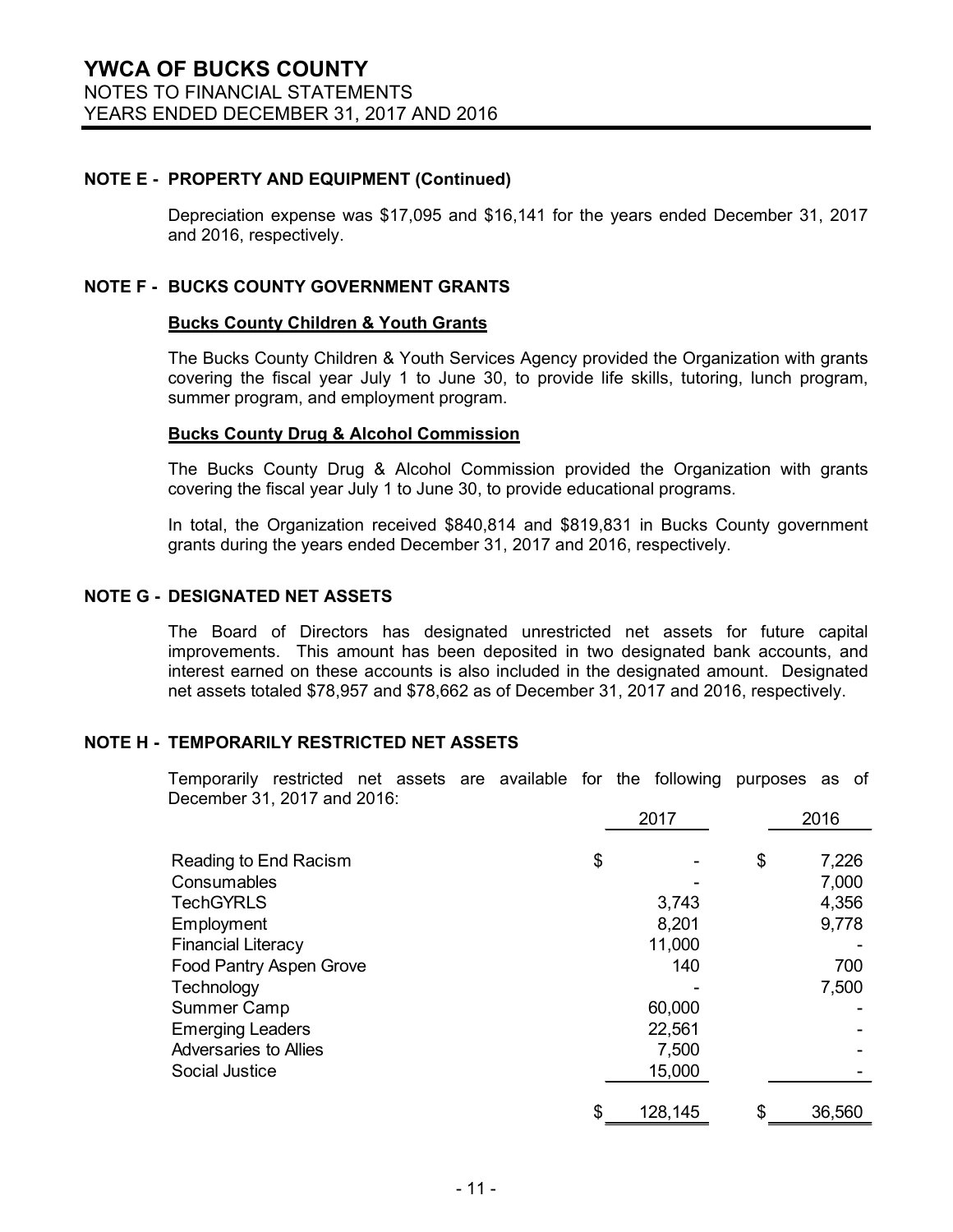#### **NOTE I - SATISFACTION OF PROGRAM RESTRICTIONS**

Net assets were released from donor restrictions by incurring expenses satisfying the restricted purposes or by occurrence of other events specified by donors during the years ended December 31, 2017 and 2016:

|                                                     | 2017          | 2016         |
|-----------------------------------------------------|---------------|--------------|
| PROGRAM RESTRICTION                                 |               |              |
| Food Pantry Aspen Grove                             | \$<br>560     | \$           |
| Comsumables                                         | 7,000         |              |
| Reading to End Racism                               | 7,226         | 8,274        |
| <b>TechGYRLS</b>                                    | 2,987         | 6,434        |
| <b>YWCA Stipend</b>                                 |               | 1,000        |
| Employment                                          | 12,377        | 1,222        |
| <b>Financial Literacy</b>                           |               | 2,259        |
| <b>Summer Camp</b>                                  | 30,000        |              |
| <b>Parenting Program</b>                            | 12,932        |              |
| Technology                                          | 32,500        |              |
| <b>County Commons Family Center Temporary Space</b> | 9,000         |              |
| <b>Emerging Leaders</b>                             | 7,439         |              |
| <b>TOTAL PROGRAM RESTRICTION</b>                    | \$<br>122,021 | \$<br>19,189 |

#### **NOTE J - COMPENSATED ABSENCES**

Employees of the Organization are entitled to paid vacations, sick days, and other time off depending on length of services and other factors. Minimal vacation time may be carried over to the next year. Due to the immaterial value, no unused vacation liability has been recorded in the accompanying financial statements.

#### **NOTE K - IN-KIND DONATIONS**

The Organization receives volunteer support in carrying out the mission of the Organization. For the years ended December 31, 2017 and 2016, no amounts have been reported in the accompanying financial statements for donated services because they do not meet the criteria for recognition under United States Generally Accepted Accounting Principles.

The Organization uses facilities, rent-free, in which space and internet access were donated for the purposes of program services. The value of rent-free facilities and internet access donated of \$53,400 and \$53,400 is reflected in the financial statements as of December 31, 2017 and 2016, respectively. The Organization also receives donated food and supplies for operation of programs. The value received as reflected in the financial statements is \$108,683 and \$90,666 for the years ended December 31, 2017 and 2016, respectively. In-kind donations totaled \$162,083 and \$144,066 for the years ended December 31, 2017 and 2016, respectively.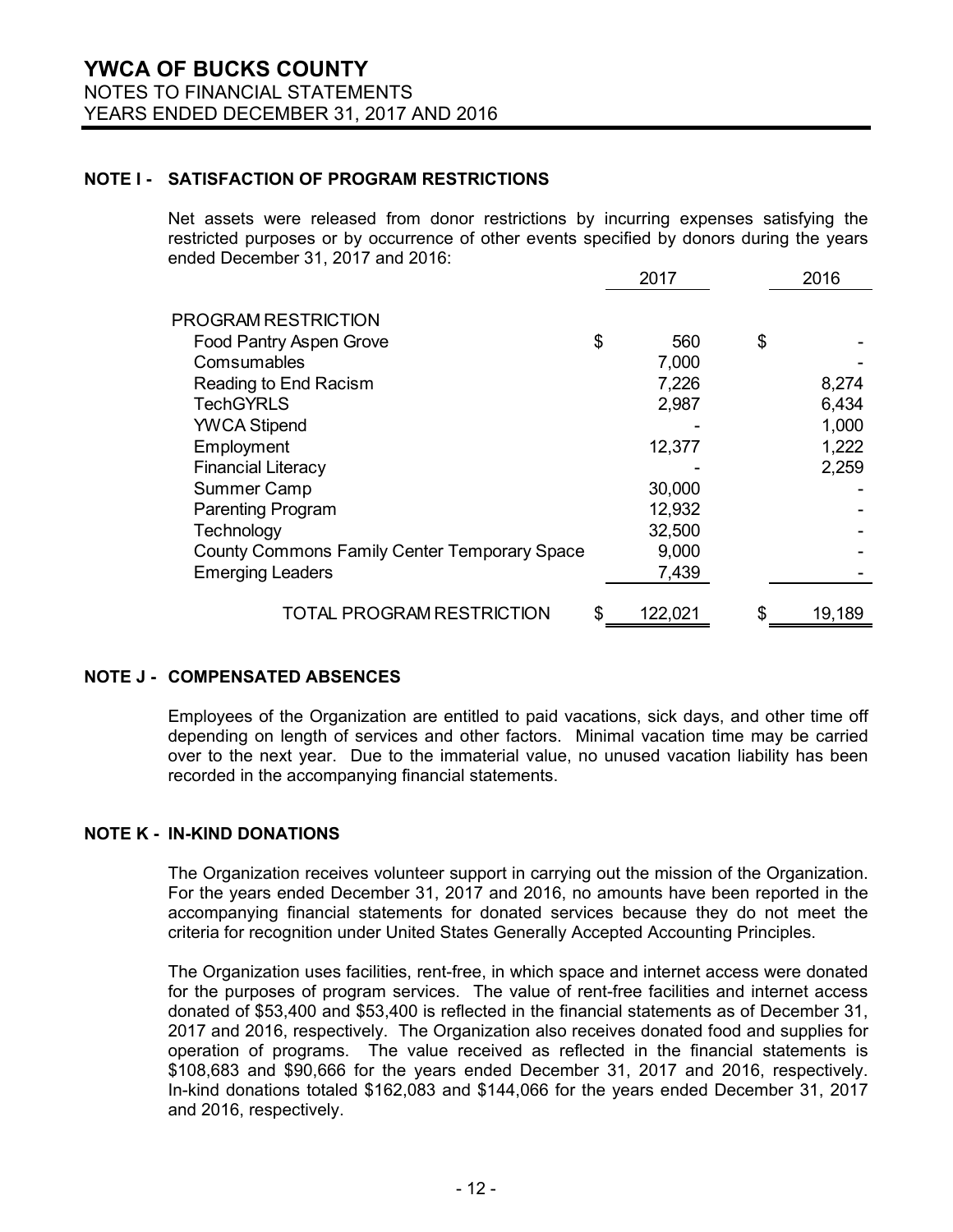#### **NOTE L - RETIREMENT PLAN**

The Organization participates in the YWCA Retirement Fund (the "Plan"), which is a multiemployer pension plan. The Plan, since its inception in 1925, has had certain characteristics of both a defined benefit plan and defined contribution plan. Generally, the Plan has provided for contributions of a specific percentage of compensation and the maintenance of individual accounts. The benefits are provided to eligible employees (1,000 hours per year minimum for two years). The Organization contributes 5% of the eligible employees' salary to the Plan; the National Organization contributes 2%. Employee contributions are not required. Voluntary contributions may be made by employees up to 10% of their salary. During the years ended December 31, 2017 and 2016, the Organization contributed \$17,536 and \$21,412, respectively, to the Plan.

#### **NOTE M - THE PHILADELPHIA FOUNDATION**

The Philadelphia Foundation received donations designated to support the Organization. The funds are legally titled to the Philadelphia Foundation. The Philadelphia Foundation shall make distributions to the Organization annually in accordance with the spending policy adopted by the YWCA Board annually, not to exceed 5% of the average quarterly value. The fund, and distributions from the fund, shall be subject to The Philadelphia Foundation's ultimate control and absolute discretion. The balance held with The Philadelphia Foundation was \$60,322 and \$52,619 as of December 31, 2017 and 2016, respectively.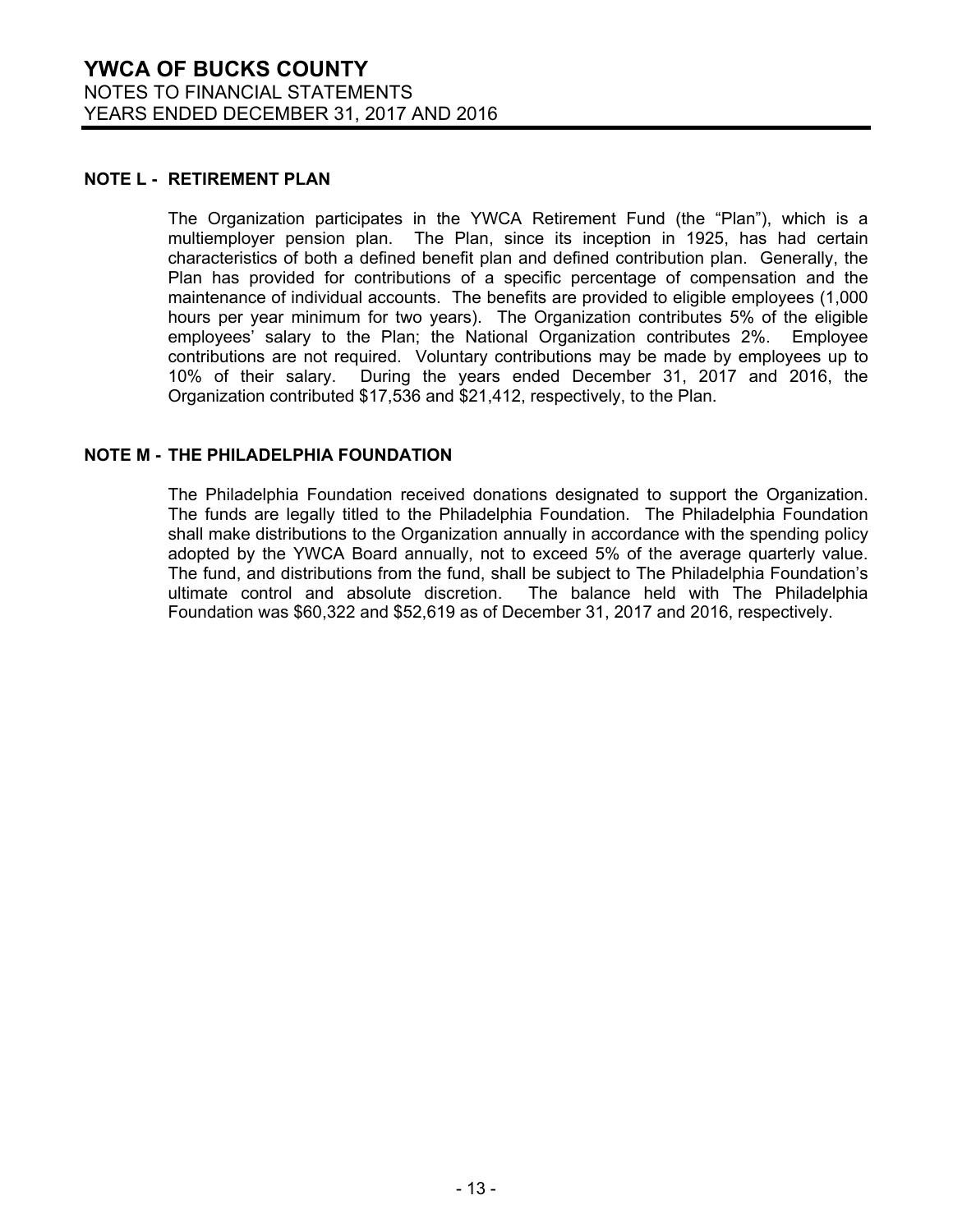

#### **Independent Auditors' Report on Internal Control Over Financial Reporting and on Compliance and Other Matters Based on an Audit of Financial Statements Performed In Accordance With** *Government Auditing Standards*

To the Board of Directors YWCA of Bucks County Trevose, Pennsylvania

We have audited in accordance with auditing standards generally accepted in the United States of America and the standards applicable to financial audits contained in *Government Auditing Standards*, issued by the Comptroller General of the United States, the financial statements of YWCA of Bucks County, which comprise the statement of financial position as of December 31, 2017, and the related statements of activities and cash flows for the year then ended, and the related notes to the financial statements and have issued our report thereon dated April 4, 2018.

#### *Internal Control over Financial Reporting*

In planning and performing our audit of the financial statements, we considered YWCA of Bucks County's internal control over financial reporting (internal control) to determine the audit procedures that are appropriate in the circumstances for the purpose of expressing our opinion on the financial statements, but not for the purpose of expressing an opinion on the effectiveness of YWCA of Bucks County's internal control. Accordingly, we do not express an opinion on the effectiveness of YWCA of Bucks County's internal control.

A *deficiency in internal control* exists when the design or operation of a control does not allow management or employees, in the normal course of performing their assigned functions, to prevent, or detect and correct misstatements on a timely basis. A *material weakness* is a deficiency, or a combination of deficiencies, in internal control, such that there is a reasonable possibility that a material misstatement of the entity's financial statements will not be prevented, or detected and corrected on a timely basis. A *significant deficiency* is a deficiency, or a combination of deficiencies, in internal control that is less severe than a material weakness, yet important enough to merit attention by those charged with governance.

Our consideration of internal control was for the limited purpose described in the first paragraph of this section and was not designed to identify all deficiencies in internal control that might be material weaknesses or significant deficiencies. Given these limitations, during our audit, we did not identify any deficiencies in internal control that we consider to be material weaknesses. However, material weaknesses may exist that have not been identified.